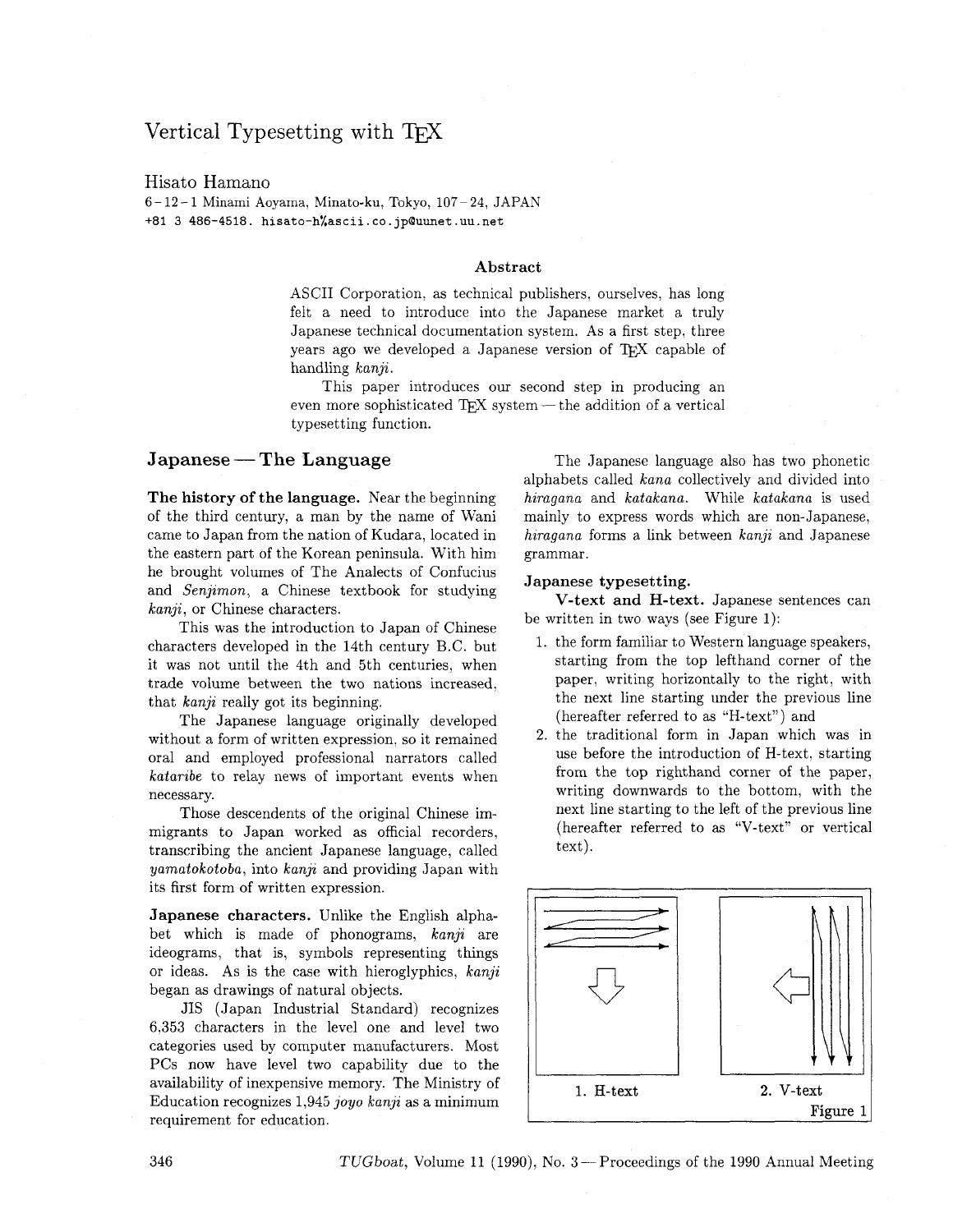

As Japanese characters are essentially those of China, the basic form of writing is vertical, although at times numbers and English words appear horizontally (H-text).

Primary school textbooks are written in V-text for Japanese language studies and social studies but are H-text for mathematics and science. Outside of those texts for the sciences most textbooks appear in V-text format.

**The line break rule (kinsoku).** There are no spaces in Japanese sentences between words, so line breaks in the middle of words are not only possible but quite acceptable, whereas in English there are restrictions on where line breaks should occur.

The Japanese line break rule is called **kinsoku**  and states that line breaks should not occur immediately before or after a symbol. For example  $\lceil \ \ \rfloor$ are used in Japanese as quotation marks and line breaks should not occur between an opening quotation mark and the character after it or between a closing quotation mark and the character before it.

**Justification.** As there are no word spaces characters are justified across the full line.

**Handling non-Japanese in V-text.** Short forms in English such as "DEK" (Donald E. Knuth) appear one letter at a time, vertically, but full spellings such as "Donald E. Knuth" appear written sideways (rotated  $90^{\circ}$ ) in a manner similar to that seen on the spine of a book (see Figure **2).** 

**Japanese computer files.** As the need for business users of personal computers grows, the need to use Japanese *kanji* at the computer level grows also.

There are several problems involved in handling Japanese on computers that are not present in English.

**Two-byte codes.** Japanese characters are expressed using two-byte codes. However, one-byte code English words are mixed in the same sentence at times with the two-byte *kanji* codes.

There are presently three coding schemes for mixing one and two-byte characters: (1) JIS (Japanese Industrial Standard), (2) Shift-JIS, and **(3)** EUC (Extended Unix Code).

In the JIS system, an escape sequence is used to switch between one and two-byte characters. Both Shift-JIS and EUC use an eighth bit to make such switches. In EUC the eighth bit of the JIS code is set at 1 only, while Shift-JIS employs a different method. For communications, JIS is used; for personal computers, Shift-JIS is used; and for UNIX, EUC is most common.

## **Typesetting H-text with TEX**

Once the problems of two-byte code usage and the line break rule are solved, H-text can be typeset. The Japanese TFX used here is not NTT's JTEX (TUGboat 8, no. **2)** but one independently developed by ASCII Corporation. We call this pTEX or Publishing TFX.

**Font switching for the two types of coding.**  We have prepared two current fonts. Computer Modern is used for the one-byte current font and a Japanese font for the two-byte current font, with the selection depending on the coding method employed. For mixing, we can use JIS, Shift-JIS, or EUC.

Line break rule. A small amount of glue is used between each character to make line breaks and justification possible, and where line breaks are not possible a penalty is imposed. This penalty is automatically inserted and can be adjusted for imposing penalties before or after characters. Although there are many characters to deal with, we have not used a lookup table because it would take too much memory. Instead, we used a 256 entry hash table, as there is a restricted number of cases in which penalties would apply.

# **Typesetting V-text with** TEX

We have tried using TEX to do H-text typesetting and found that it rivals the traditional methods of typesetting. This lead us to consider using it to do some actual publishing; however, **as** V-text is still the most common form of official printing in Japan the inability to typeset vertically would confine such a system to a very restricted market. We therefore decided to extend TFX to enable it to handle V-text typesetting.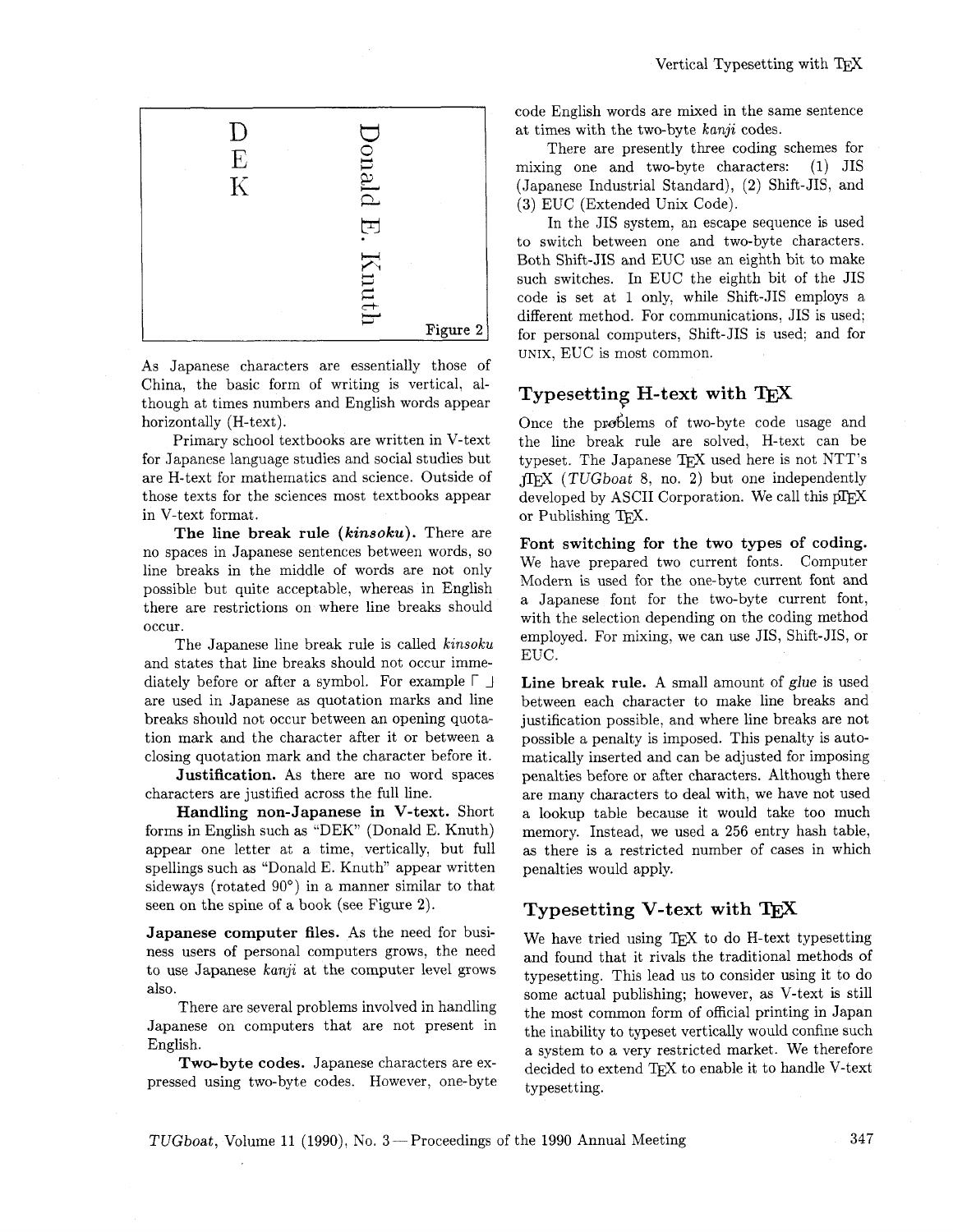Hisato Hamano



The essence of TEX typesetting. The major problem to be overcome is determining whether the text being handled is to be printed as H-text or V-text.

The basis for TEX typesetting is to combine characters to form a line, combine the lines to form a page and combine the pages to form a document. Forming lines of characters is called hmode in T<sub>F</sub>X, while forming pages of lines is called vrnode. This means that if hmode is used to line up characters vertically and vmode is used to line up the lines right to left, V-text typesetting becomes a possibility.

Direction. In Japanese publications, V-text and H-text are used together. For example, many books have body text in V-text with the page numbers in H-text. In other words, it is necessary to be able to use both V-text and H-text in any one document.

To solve this problem, ASCII has employed the idea of direction. The directions available are tate or vertical and yoko or horizontal. If the direction is yoko, TFX behaves in the regular manner. In other words, while in hmode the elements are lined up from left to right, while vmode allows for formation from top to bottom. When using tate direction and hmode the elements are lined up from top to bottom, while vmode allows for formation from right to left.

The direction default is yoko. Text can be switched between V-text and H-text when necessary, but only when the hlist or vlist involved is empty. In the \tate primitive, the direction is set as tate while in the \yoko primitive it is set as yoko.

#### Boxes with direction.

In TEX, lines and pages are all boxes with parameters expressed in  $W(\text{width})$ ,  $H(\text{height})$  and  $D$ (depth). Each box has a *Bline*, or baseline, from which  $W, D$ , and  $H$  are measured. In hmode,  $Bline$ 



will line up boxes parallel to the direction of the text.

In the yoko direction, the *Bline* is horizontal. W is the length of the *Bline* and  $H$  is the length above the Bline while D is the length below the Bline.

In the tate direction the box *Bline* is vertical. There is a 90' difference between characters lined up in hmode and lines done in vrnode and so the size of the box is expressed in terms revolved 90°(see Figure 3).

As explained before, it is possible to change direction in the middle of a document. In other words, a box formed in the tate direction can be lined up in yoko direction. The opposite is also possible.

```
(tate direction, hmode) 
abc
\hbox{\yoko 123) 
xyz
```
In this example, \hbox is formed in a yoko direction but abc, the box itself, along with xyz are in tate direction using hmode (vertical).

The direction of the Bline and the value of W, H and D for this  $\hbar$  or differ for tate and voko directions. When the box is made in the yoko direction the Bline is horizontal and  $(W, D, H) =$  $(W_u, H_v, D_v)$ . When the box is actually used in the tate direction the Bline becomes vertical and  $(W, H, D) = (W_t, H_t, D_t)$ . The relationship between  $(W_y, H_y, D_y)$  and  $(W_t, H_t, D_t)$  is  $W_t = H_y + D_y$  and  $H_t = D_t = W_y/2.$ 

As shown in the illustration, the directions of the Bline inside and outside the box are different (see Figure 4).

Fonts for V-text. Japanese fonts for use in H-text and V-text are different. There are some differences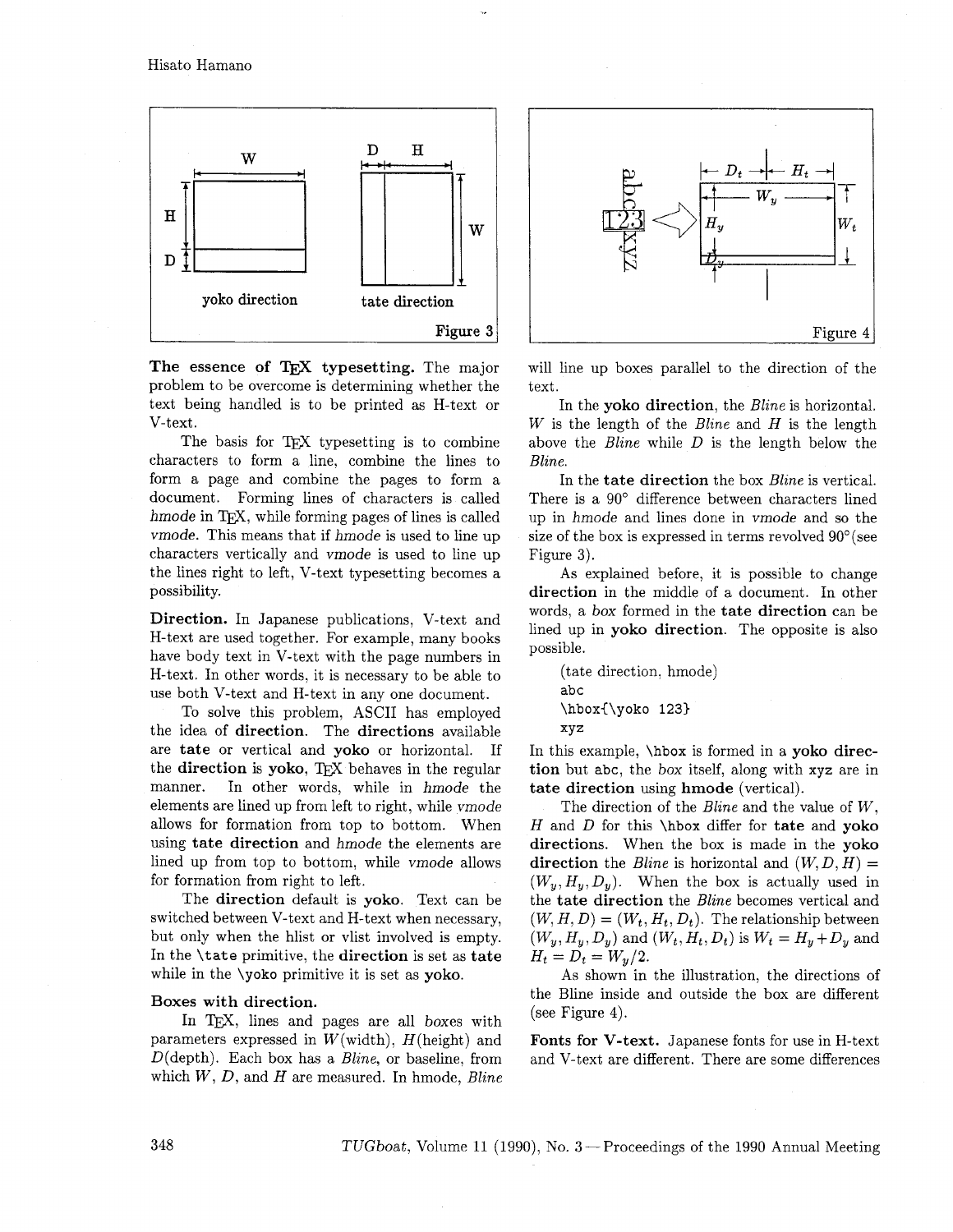

in the symbols used and in the information needed for typesetting (see Figure 5).

The baseline for H-text fonts is set horizontally while the baseline for V-text fonts is set vertically. In order to make vertical typesetting possible, the two fonts used for H-text (one-byte English and Htext Japanese) are supplemented by a third font for vertical Japanese text. When one-byte characters are used in **tate direction** they are rotated 90".

## **Implement at ion**

It is now necessary to explain how to implement this form of TFX.

Using two-byte code. In standard TEX the character field for char-node or token has 8 bits only. When using two-byte code, two char-nodes, or two tokens are linked to form one character with the two-byte code information added to the info field in the second node.

In the char-node we can check the font field to determine if the character is a one-byte or two-byte character. (see Figure 6)

For tokens, the category code tells us if the character is in one or two-byte code. If the category code is  $16(kani)$ ,  $17(kana)$  or  $18(other two-byte)$ character) it is a two-byte character.

**Boxes of Different Directions.** When **yoko direction** boxes are linked to **yoko direction** lists, and **tate direction** boxes are linked to **tate direction** lists, it is possible to link vlist-nodes and hlist<sub>nodes</sub> directly to the list as in original T<sub>F</sub>X.

However, when a **tate direction** box is linked to a **yoko direction** box or vice versa the dir-node is used. The dir-node has the same structure as the hlist<sub>node</sub> and vlist<sub>node</sub>. For example, the result of the sample "Boxes with direction" is as shown in Figure 7.

In the *width*, *height* and *depth* fields of the hlist<sub>node</sub> the  $(W, H, D) = (Wh, Hy, Dy)$  values, when the hbox was made, are entered. In other words, the structure of the hlist-node does not change and the routine for making the *hlist-node* is the one found in original TFX.

In the *width*, *height* and *depth* fields of the  $dir\_node$  the  $(W, H, D) = (Wt, Ht, Dt)$  values of the box when actually used are entered. When a list containing abc, dir-node, and xyz is processed, the  $(W, H, D)$  of the *dir-node* can be typeset much as directly linked hlist-nodes and vlist-nodes can be typeset.

**Japanese** tfm **file format** (jfm **format).** In the tfm files to date only 256 characters could be registered. This would not allow use of Japanese characters so the tfm format has been extended and called the jfm format.

Fonts are not divided into sub-fonts and therefore a variety of fonts can be used in the same document.

If metric data for each character are added, the file would become too large, so we have endeavored to keep this file as small as possible. To do this we took groups of characters which enjoyed similar font metrics and called each of these groups a



TUGboat, Volume 11 (1990), No. **3** -Proceedings of the 1990 Annual Meeting 349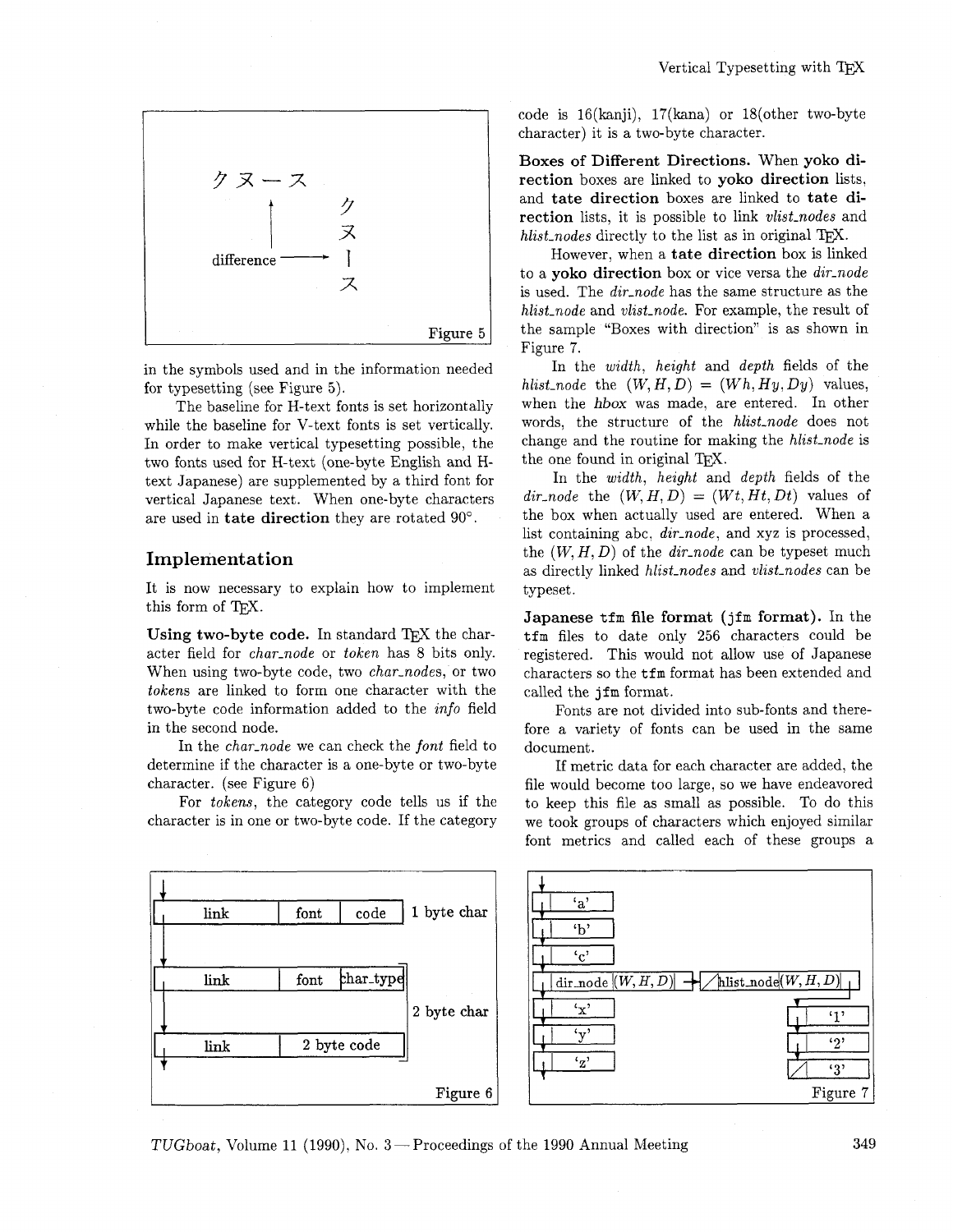char-type. As almost all  $kanji$  have the same metrics we were able to put them in one group. A total of about 10 groups cover hiragana, katakana, and commonly used symbols.

In the jfm file there is a table showing in which char-type group each character belongs along with the metrics for that group. In this char-type table are listed the code and the char-type code. The code '0' has been assigned to the  $kanji$  group as it is the biggest and all codes not appearing in this table are considered to be  $0$ , or kanji. This move has kept this table relatively small.

The metric information is provided in a format that is very similar to  $tfm$  although the lig\_kern is somewhat different. As there are no ligatures in Japanese this area has been used for the glue mentioned previously. The lig\_kern field has thus become the glue\_kern field.

The difference between the Japanese tfm and the standard  $t$ fm can be found in the first half word. In the Japanese version, if the first half word uses a V-text font, it is given a value of 9. If using an H-text font, it is 11. In the standard tfm file the first half word is "length of the entire file, in words" and the standard  $t$ fm file is never less than 12 words.

The tim for the Computer Modern font remains unchanged.

Dvi file format extension. In the dvi file we have used the set2 command to express Japanese and have extended the dvi file format for use of V-text.

In the dvi driver there are modes for printing H-text and V-text. In the H-text mode the dvi driver remains unchanged. The beginning of each page is in H-text mode so dvi files can be printed out as they have been in the past.

In the print V-text mode the coordinate system for the dvi driver is different. Using commands such as right, w, x, set, set-char, setrule, etc., the current point is moved in the vertical direction, and the commands down, y, z etc. are used to move the current point in the horizontal direction (see Figure 8).

A new command, dir, has been added to dvi to switch between H-text and V-text. 255 has been used as the code for dir.

As a new command has been added, new dvi files cannot be handled by the standard dvi driver. In order to distinguish between standard and new files, the preamble id-byte has been set at 2 and the postamble id at 3.

Programming. A 10,000 line Change File has been used to make all of the necessary changes from Knuth's original T<sub>E</sub>X to our pT<sub>E</sub>X.

# The Printer Driver

Extensions made to the dvi format and the twobyte code mean it is not possible to print out pTFX files using standard printer drivers. Also, the font file is another problem area since one font contains thousands of characters.

Recent Japanese printers include Japanese fonts in various sizes. Japanese TFX fonts, unlike the Computer Modern font, use a common coding scheme so they can be used in place of fonts found on such popular printers as the Japanese Laser Writer II  $(NTX - j)$ .

Japanese printing is done using the fonts that come with the printer and pTFX printer drivers for various printers are available as public domain software.

At ASCII we use a Canon OEM machine at 480 dpi for printout work. This machine had no fonts so we had to make a new font file format.

Japanese fonts. Very few characters can be stored in the font file in formats such as **gf,** pxl, and pk, so a new format (jxl format) has been added.

jxl has code fields of two-bytes in pxl format. We use packing the same as that in the pk format for bitmap work.

We have produced jxl format bitmap fonts from outline font data we received from Dai Nippon Printing Company Limited.

# Availability

pTEX is public domain software and is enjoying wide distribution and use. There is also some pTEX printer driver software in the public domain.

Dai Nippon Printing Co. Ltd. provides photoipesetting services and ASCII's Japanese version

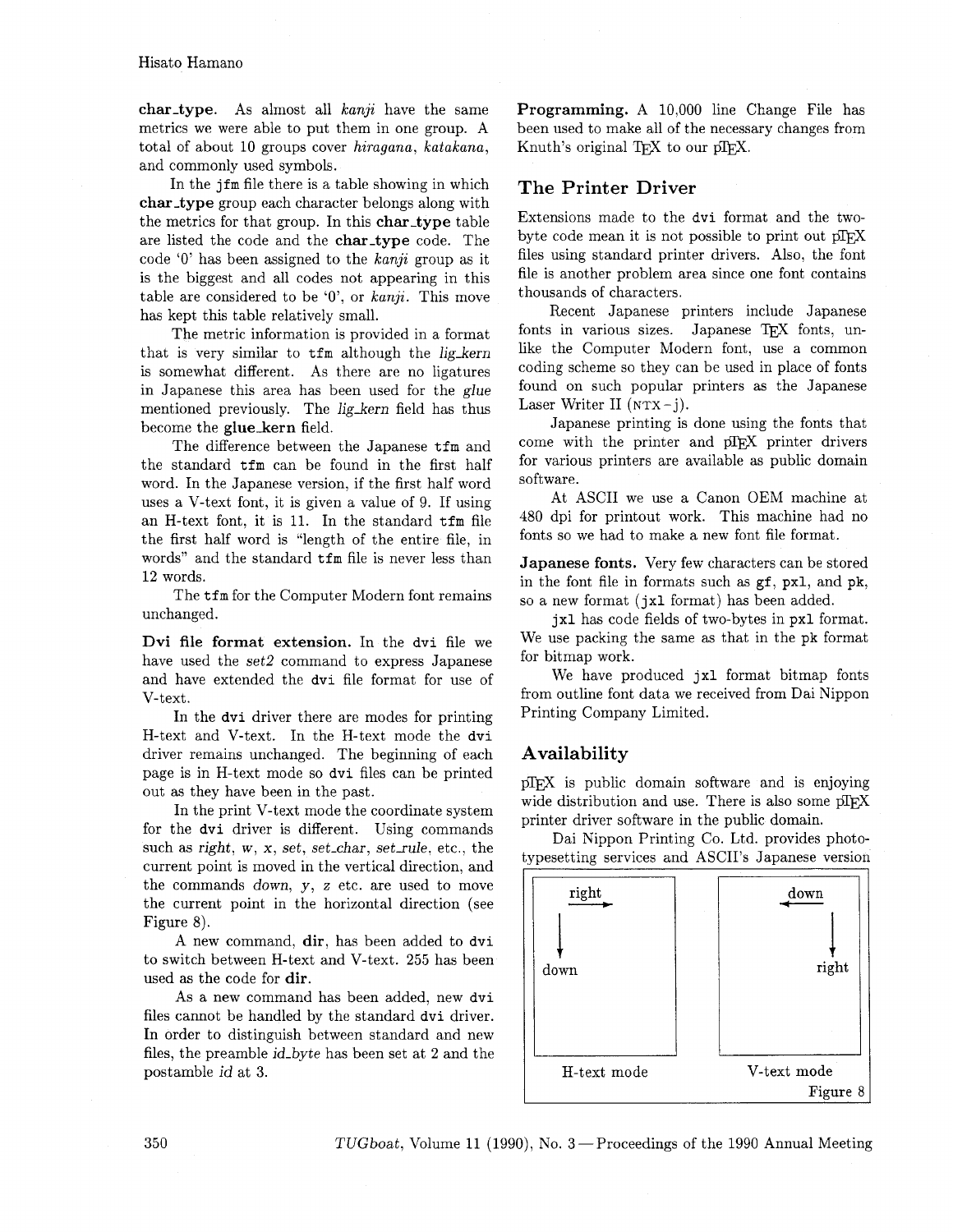of Donald Knuth's The TEXbook was typeset and printed using this system.

### **Acknowledgement**

I would like to thank all of those people who have made our pTFX possible. Mr. Sagiya of DIT Co. Ltd. helped in the testing of our product while Mr. Enari of Dai Nippon Printing Co. Ltd. provided Japanese outline fonts.

Japanese TEX, which forms the core of  $pI$ FX, was developed by Mr. Ohno and Mr. Kurasawa. Mr. Iseri and Mr. Tamura taught me the traditional aspects of typesetting and printing. Mr. Leach, who helped in producing this paper, was one of many ASCII employees whose help was invaluable.

In pIFX we have been able to use many of the original T<sub>EX</sub> routines. Original T<sub>EX</sub> and the very elegant manner in which it was made we owe to the author of TEX, Professor Donald E. Knuth.

#### **References**

- Saito, Yasuki. "Report on JIEX: A Japanese IEX", TUGboat 8, no. **2.**
- Kurasawa, Ryoichi. "Japanization of TFX" (in Japanese), Japanese QX distribution tape.

TUGboat, Volume 11 (1990), No. 3-Proceedings of the 1990 Annual Meeting